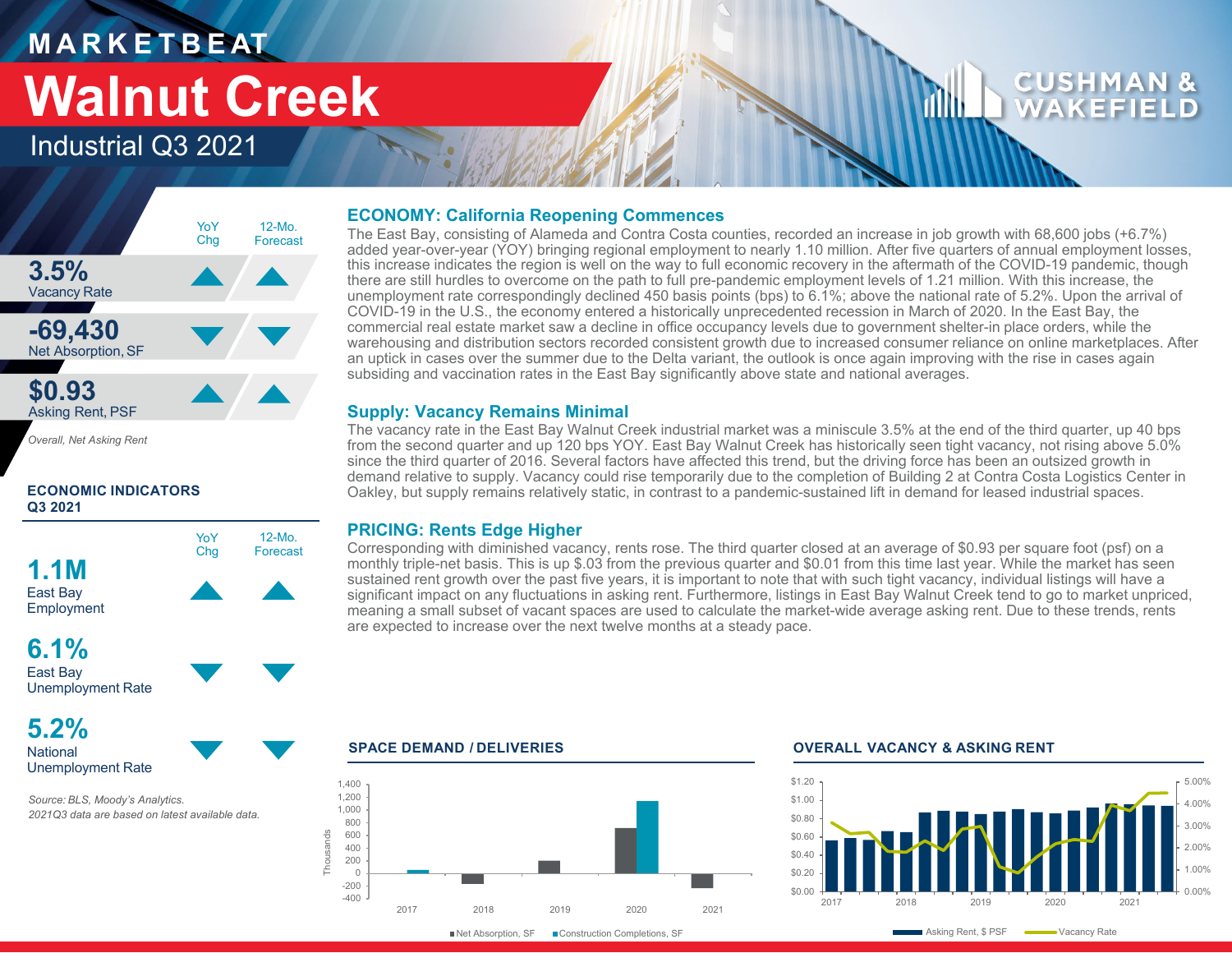### **M A R K E T B E AT** Industrial Q3 2021 **Walnut Creek**

### **DEMAND: Occupancy Declines Following 2020 Rally**

The third quarter posted an improved absorption figure though it did remain in the red, moving from negative 137,682 sf in the second quarter to negative 69,490 sf in the third quarter. On the year, occupancy change has been negative 160,330 sf. Over the past 12 months, occupancy has grown 386,717 sf, with positive growth in two of the last four quarters. Demand for traditional, small-block industrial space has tapered off in recent months, as requirements in this size range are typically local or regional credit tenants, who have been generally more affected by the ongoing COVID-19 pandemic than larger users. Nationally, there has been sharp increase in demand from the e-commerce sector alongside supply chain issues that have driven up domestic rents nationwide. Even though Walnut Creek is small-block in nature and e-commerce requirements tend to not migrate to the market, Walnut Creek's rising rents show how these national trends are mirrored by a market on the periphery.

#### **Sales: A Seller's Market**

Third quarter sales showed confidence in the market with three considerable sales of industrial buildings. Gar G. Bailey sold 2501 Annalisa Dr in Concord, a 17,500 sf building in Concord, to ACCO Engineered Systems for \$4.05M, or about \$231 psf. The final price was \$100,000 over asking price – evidence of a strong seller's market. 559 Garcia Ave in Pittsburg, a 18,333 sf building was sold to 559 Garcia LLC by A&S Enterprises for \$190 psf, or \$3.48M total. A three-building 28,545 sf portfolio on Sunrise Dr sold to Bryant & Welsh LLC for \$7.3M total for an average of \$257 psf. All three sales are fully leased, and both 2501 Annalisa Dr and 559 Garcia Ave were bought by owner-users. With these three strong sales of sub-30,000 sf buildings, its clear that Walnut Creek is attracting quality buyers of smaller product that are willing to pay high prices – a similar thing to large markets currently. And given the sale above asking price at 2501 Annalisa Dr, the East Bay Walnut Creek market is having a seller's moment.

#### **RENT BY MARKET (\$ PSF, NNN)**





#### **SUBMARKET COMPARISON**

### **Outlook**

- Asking rents closed the third quarter at \$0.93 psf, recording an increase of \$0.01 from this time last year. With tight vacancy and new supply expected to be minimal, rents are forecast to increase slightly in the next year.
- The vacancy rate was 3.5% at the end of the third quarter, not rising above 5.0% since the third quarter of 2016. Vacancy is expected to tick up slightly over the next year with one major building delivery.
- Net absorption, though negative in the second quarter, was positive over the past year, due primarily to delivery of preleased new construction in Oakley. There is likely to be some ebb and flow for 2022 with a new delivery next year temporarily causing the market to see red again.

#### **ASKING RENT COMPARISON**

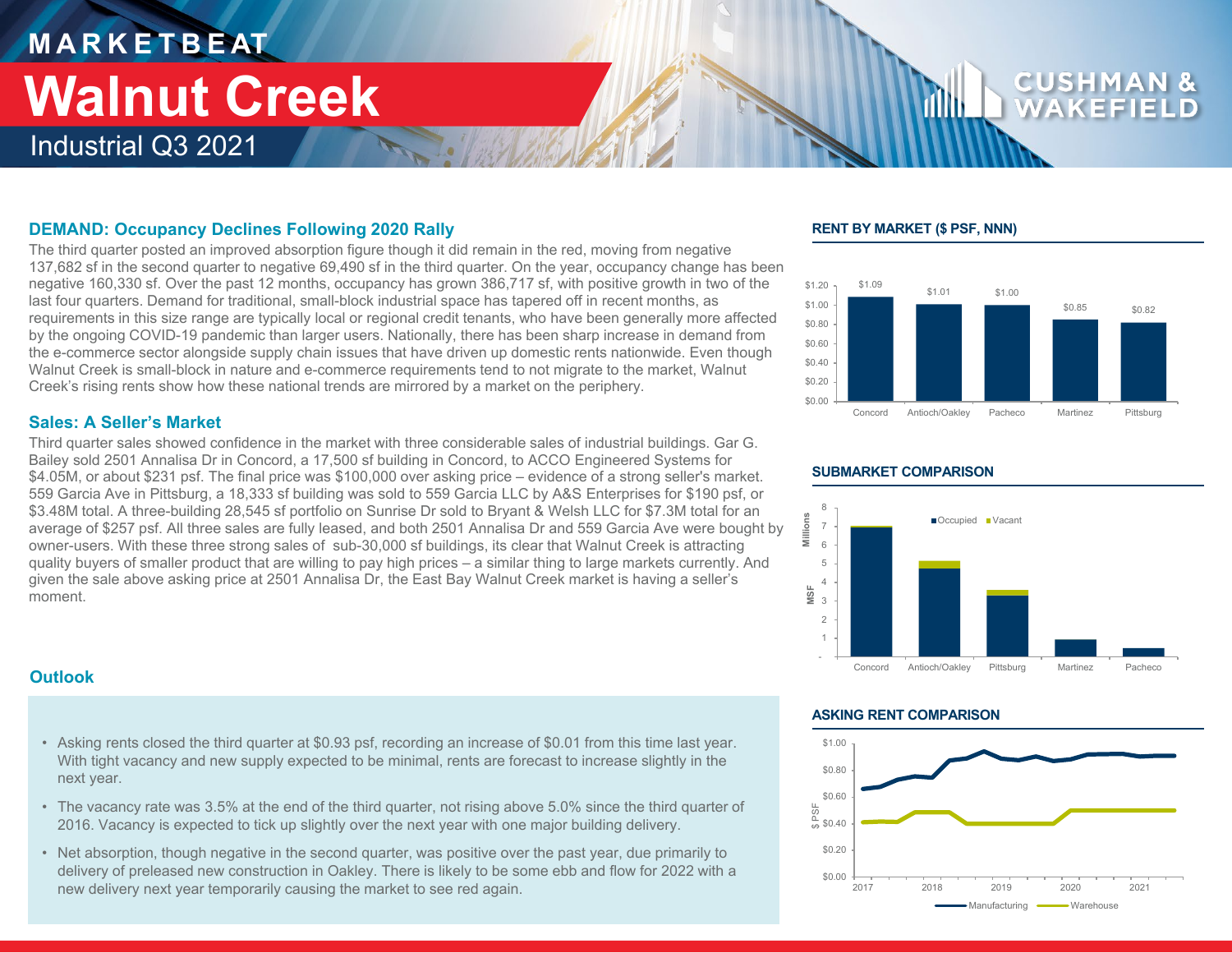## **M A R K E T B E AT** Industrial Q3 2021 **Walnut Creek**

# CU

#### **MARKET STATISTICS**

| <b>SUBMARKET</b>                                                                                          | <b>INVENTORY</b><br>(SF) | <b>OVERALL VACANT</b><br>(SF) | <b>OVERALL</b><br><b>VACANCY RATE</b> | <b>CURRENT QTR</b><br><b>OVERALL NET</b><br><b>ABSORPTION (SF)</b> | <b>YTD OVERALL</b><br><b>NET ABSORPTION</b><br>(SF) | <b>UNDER CNSTR</b><br>(SF) | <b>CONSTR</b><br><b>COMPLETIONS</b><br>(SF) | <b>OVERALL</b><br><b>WEIGHTED AVG</b><br><b>NET RENT (MF)</b> | <b>OVERALL</b><br><b>WEIGHTED AVG</b><br><b>NET RENT (W/D)</b> | <b>OVERALL</b><br><b>WEIGHTED AVG</b><br><b>NET RENT</b> |
|-----------------------------------------------------------------------------------------------------------|--------------------------|-------------------------------|---------------------------------------|--------------------------------------------------------------------|-----------------------------------------------------|----------------------------|---------------------------------------------|---------------------------------------------------------------|----------------------------------------------------------------|----------------------------------------------------------|
| Martinez                                                                                                  | 945,986                  | 6,913                         | 0.7%                                  | $-1,758$                                                           |                                                     | $\mathbf 0$                | $\Omega$                                    | \$0.85                                                        | \$0.73                                                         | \$0.85                                                   |
| Pacheco                                                                                                   | 479,897                  | $\mathbf{0}$                  | $0.0\%$                               | $\overline{0}$                                                     | $\mathbf{0}$                                        | $\mathbf 0$                | 0                                           | \$1.00                                                        | \$0.00                                                         | \$1.00                                                   |
| Pittsburg                                                                                                 | 3,595,281                | 288,345                       | 8.0%                                  | $\Omega$                                                           | $-94,094$                                           | $\mathbf 0$                | 0                                           | \$0.82                                                        | \$0.40                                                         | \$0.82                                                   |
| Concord                                                                                                   | 6,926,916                | 78,257                        | 1.1%                                  | $-12,000$                                                          | 31,955                                              | $\mathbf 0$                | 0                                           | \$1.09                                                        | \$0.90                                                         | \$1.09                                                   |
| Antioch/Oakley                                                                                            | 4,617,324                | 204,360                       | 4.4%                                  | $-55,732$                                                          | $-98,191$                                           | $\mathbf 0$                | 0                                           | \$1.04                                                        | \$0.50                                                         | \$1.04                                                   |
| <b>TOTAL</b>                                                                                              | 16,576,876               | 577,875                       | 3.5%                                  | $-69,490$                                                          | $-160,330$                                          | $\bullet$                  |                                             | \$0.92                                                        | \$0.50                                                         | \$0.93                                                   |
| *Rental rates reflect weighted net asking \$psf/year<br>$MF =$ Manufacturing W/D = Warehouse/Distribution |                          |                               |                                       |                                                                    |                                                     |                            |                                             |                                                               |                                                                |                                                          |

#### **KEY LEASE TRANSACTIONS Q3 2021**

| <b>PROPERTY</b>       | <b>SUBMARKET</b> | <b>TENANT</b>         | <b>RSF</b> | <b>TYPE</b> |
|-----------------------|------------------|-----------------------|------------|-------------|
| 2200 Courage Dr       | Fairfield        | Santa Clara Warehouse | 226,892    | New Lease   |
| 6500-6550 Goodyear Rd | Benicia          | Undisclosed           | 21,080     | Sublease    |

*\*Renewals not included in leasing statistics*

#### **KEY SALES TRANSACTIONS Q3 2021**

| <b>PROPERTY</b>                        | <b>SUBMARKET</b> | <b>SELLER / BUYER</b>                     | <b>SF</b> | <b>PRICE/S PSF</b> |
|----------------------------------------|------------------|-------------------------------------------|-----------|--------------------|
| 2501 Annalisa Dr                       | Concord          | Gar G Bailey / ACCO Engineered Systems    | 17.500    | \$4M / \$231       |
| 559 Garcia Ave                         | Pittsburg        | A & S Enterprises LLC / 559 Garcia LLC    | 18.333    | \$3,48M / \$190    |
| 4851-4871 Sunrise Dr (3 Building Sale) | Martinez         | Sunrise Storage Partners / Bryant & Welsh | 28,545    | \$7.3 M / \$257    |

#### **KEY CONSTRUCTION PROJECTS**

| <b>PROPERTY</b>               | SUBMARKE' | MAJOR TENANT |           | <b>OWNER/DEVELOPER</b> |
|-------------------------------|-----------|--------------|-----------|------------------------|
| Contra Costa Logistics Center | Oakley    | IN/A         | 2,200,000 | NorthPoint Development |